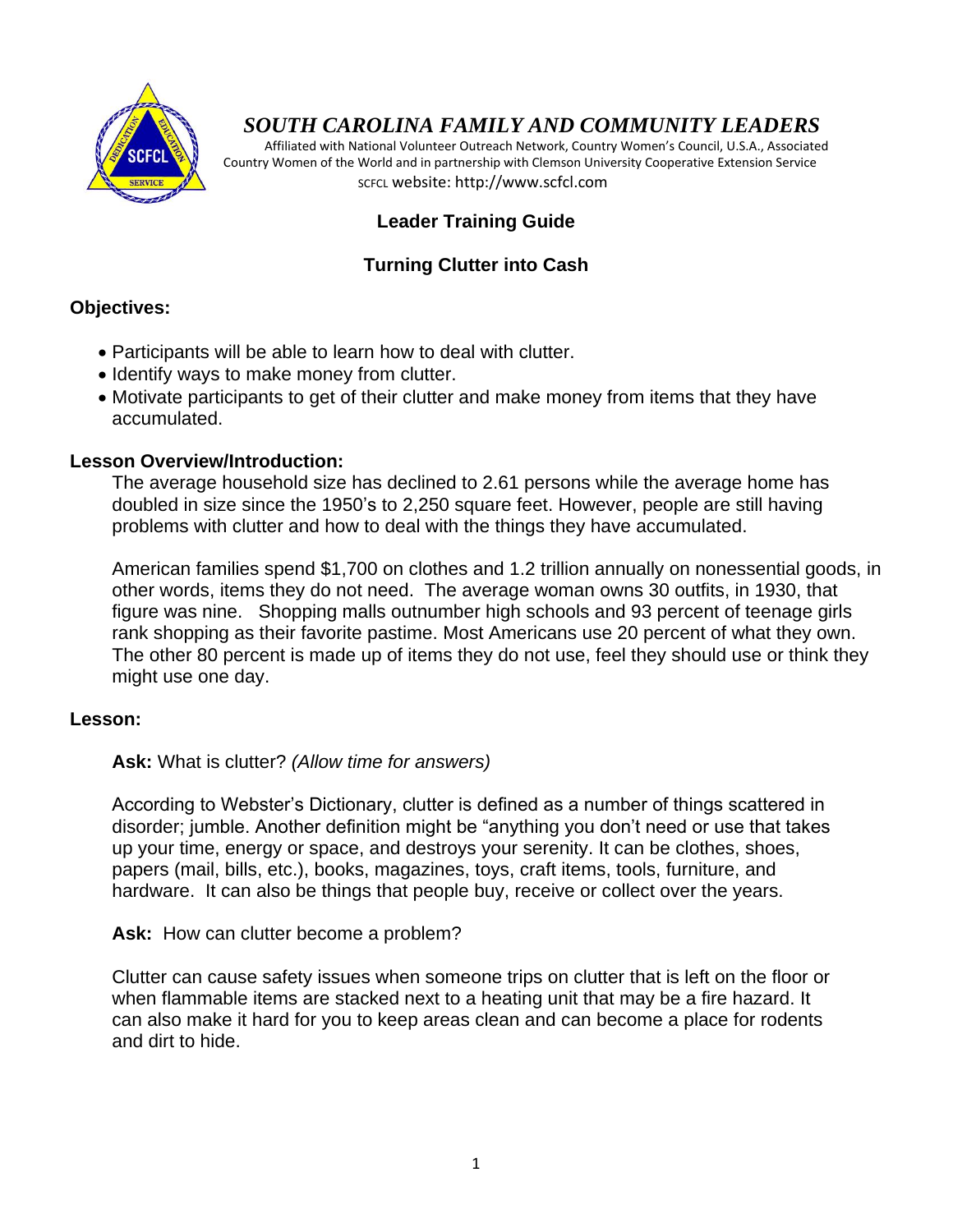Ask: Do you want to turn your clutter into cash?

The biggest challenge people have when organizing their home is figuring out what to do with those unwanted items that are still in good shape. There are several ways you can make some money and de-clutter your home!

## **Decluttering Your Home:**

- De-clutter one room at a time. Spend at least 15 minutes a day in the same room and do not move to the next room until you have finished in the room that you started.
- Take four boxes with you when you are decluttering each room. Label each box:
	- o Toss
	- o Giveaway
	- o Keep
	- o Sell
- Start at the corner next to the door and move your way around the room. Clear countertops, books shelves, and the floor. Once you have finished, move onto the cupboards, drawers, closets.

## **Ways to Turn Clutter into Cash:**

**Yard Sales and Flea Markets:** Yard sales and flea markets are great ways to get rid of a lot of items quickly. They are also great ways to sell housewares, clothing (especially children clothes), toys, books and games. Yard sale and flea market shoppers are usually bargain hunters, therefore, do not expect to make a lot of money.

- **Signs:** To attract customers to your yard sale, make your signs visible and be creative. Use bright colors and consider adding balloons the day of your sale.
- **Time:** Start your yard sale early because bargain hunters tend to be early risers. Try marking everything down to half-price during the last hour.
- **Pricing:** To sell items quickly, price all of your items before the sale. It can become time consuming putting a price tag on every item, so try grouping items together. Set up tables labeled \$1.00, \$5.00. \$10.00, etc. and make sure you have a lot of change. Be willing to negotiate because people love a good deal. Use a cross-bag or fanny pack instead of a moneybox to store change and payments because locked moneyboxes can be stolen.
- **Electricity:** Have extension cords on hand so customers can test appliances. If it works, they will probably buy it.
- **Unsold Items:** After the sale, have a plan for getting rid of leftover. Consider taking them to the nearest donation spot as soon as the sale is over.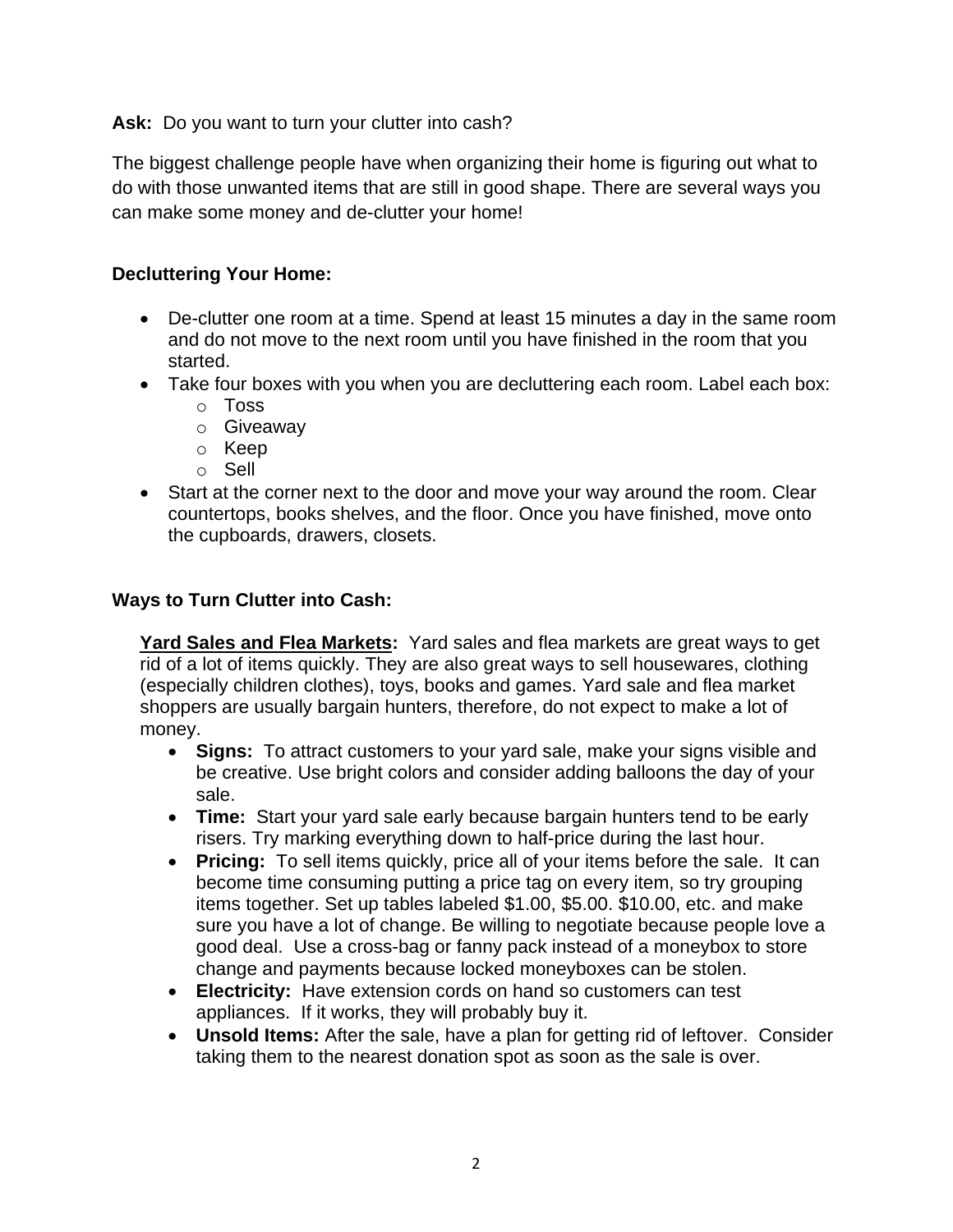**Consignment Shops:** A consignment shop is another option for receiving money for items you no longer need especially slightly worn designer clothes, shoes, children clothes, sports equipment, housewares and toys. Some shops will give you a store credit or a percentage of the items sold. Make sure you check references for any business before you decide to use their services. You may also want to check with the Better Business Bureau at [http://search.bbb.org.](http://search.bbb.org/)

**Classified Advertisement:** Use your classified ad section in your local newspaper to sell furniture and other items that cost too much to ship.

**Pawn Shops:** They can be a good option for specific things you may want to sell (like guitars) so you should do a bit of research to find out what is successful through these stores in your area. Selling to a [pawn shop](http://www.bankrate.com/finance/personal-finance/pawnshop-101-what-you-need-to-know-1.aspx) may work well since they can often take a wide variety of things. When they resell your item, you might not get top dollar but they will take the item off your hands immediately and you can get paid at the time of drop off.

**Online Websites:** If you don't want to take your items to different locations to get rid of them, consider selling them on the internet at one of the following sites:

- **[Facebook](http://www.facebook.com/)**: If you don't feel comfortable selling to a complete stranger, you might want to list your items for sale on your personal Facebook page. The bonus of using this social media network to sell is that it is free to list your items and you will be dealing with people you know.
	- o **[Yardsellr.com](http://yardsellr.com/)** This site uses your social networks to help you sell your items. You can log in using your Facebook account to let your friends see what you are selling in your online yard sale. Payments to you will be made via check or funds can be transferred to your PayPal account. They do not charge a fee to sell, but they do markup your asking price.
- **[Amazon:](http://www.amazon.com/)** This is a popular place to sell used items (books, movies, music, etc.) and it makes the selling process easier and more secure. You can send the item to the Amazon Warehouse and let them ship it to the person that purchased it. Books can also be sold at [SellBackYourBooks.com](http://sellbackyourbooks.com/) or [Cash4Books.net.](http://cash4books.net/) To sell your books on these websites, you will need the ISBN number, which is usually found on the back of the book or inside on the copyright page. When an item is sold, payments are made via check or funds can be transferred to your PayPal account or an account of your choosing.
- **Electronics:** To sell electronics, try Best Buy's Trade-In Program. They accept a wide range of items. Send them information about your item and they will give you an estimate of the value. If you are happy with that amount, you can send or take the item to the store and receive a check or gift card.